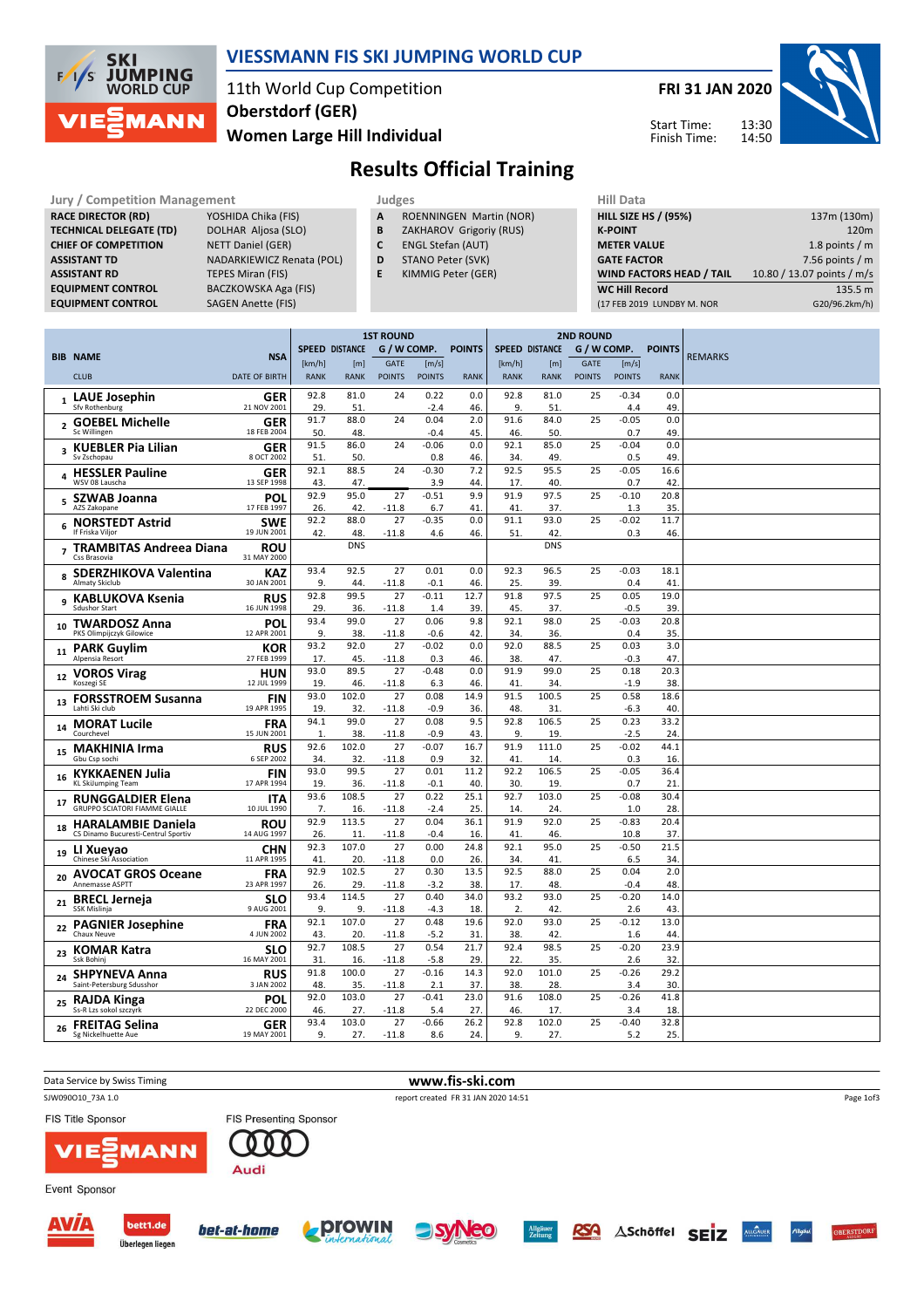

#### VIESSMANN FIS SKI JUMPING WORLD CUP

11th World Cup Competition Women Large Hill Individual Oberstdorf (GER)

FRI 31 JAN 2020

Start Time: Finish Time:



## Results Official Training

|    |                                                          |                           | <b>1ST ROUND</b> |                       |                 |                | <b>2ND ROUND</b> |                       |                  |               |                |               |                |
|----|----------------------------------------------------------|---------------------------|------------------|-----------------------|-----------------|----------------|------------------|-----------------------|------------------|---------------|----------------|---------------|----------------|
|    | <b>BIB NAME</b>                                          | <b>NSA</b>                |                  | <b>SPEED DISTANCE</b> | G / W COMP.     |                | <b>POINTS</b>    | <b>SPEED DISTANCE</b> |                  |               | G / W COMP.    | <b>POINTS</b> | <b>REMARKS</b> |
|    |                                                          |                           | [km/h]           | [m]                   | <b>GATE</b>     | [m/s]          |                  | [km/h]                | [ <sub>m</sub> ] | <b>GATE</b>   | [m/s]          |               |                |
|    | <b>CLUB</b>                                              | <b>DATE OF BIRTH</b>      | <b>RANK</b>      | <b>RANK</b>           | <b>POINTS</b>   | <b>POINTS</b>  | <b>RANK</b>      | <b>RANK</b>           | <b>RANK</b>      | <b>POINTS</b> | <b>POINTS</b>  | <b>RANK</b>   |                |
|    | <b>CLAIR Julia</b>                                       | <b>FRA</b>                | 93.0             | 98.0                  | 27              | $-0.59$        | 16.3             | 92.5                  | 110.0            | 25            | $-0.18$        | 44.4          |                |
| 27 | Xonrupt                                                  | 20 MAR 1994               | 19.              | 40.                   | $-11.8$         | 7.7            | 33               | 17.                   | 15.              |               | 2.4            | 15.           |                |
| 28 | <b>EDER Lisa</b>                                         | AUT                       | 93.0             | 97.0                  | 27              | $-0.66$        | 15.4             | 92.2                  | 103.0            | 25            | $-0.21$        | 32.1          |                |
|    | SK Saalfelden                                            | 12 AUG 2001               | 19.              | 41                    | $-11.8$         | 8.6            | 35.              | 30.                   | 24.              |               | 2.7            | 27.           |                |
| 29 | ROGELJ Spela                                             | <b>SLO</b>                | 93.5             | 101.5                 | 27              | $-0.49$        | 21.3             | 92.5                  | 92.5             | 25            | $-0.10$        | 11.8          |                |
|    | SSK Ilirija                                              | 8 NOV 1994                | 8.<br>93.9       | 34.<br>94.5           | $-11.8$<br>27   | 6.4<br>$-1.01$ | 30.<br>15.5      | 17.<br>93.1           | 45.<br>99.5      | 25            | 1.3<br>0.09    | 45.<br>22.1   |                |
| 30 | <b>REISCH Agnes</b><br>Wsy Isny                          | <b>GER</b><br>11 OCT 1999 | 5.               | 43.                   | $-11.8$         | 13.2           | 34.              | 4.                    | 32.              |               | $-1.0$         | 33            |                |
|    | <b>IAKOVLEVA Lidiia</b>                                  | <b>RUS</b>                | 93.4             | 102.5                 | 27              | $-0.88$        | 28.2             | 92.3                  | 122.0            | 25            | 0.17           | 61.8          |                |
| 31 | Saint-Petersburg KOR1 Dinamo                             | 14 AUG 2001               | 9.               | 29.                   | $-11.8$         | 11.5           | 22.              | 25.                   | 8.               |               | $-1.8$         | 8.            |                |
| 32 | <b>WUERTH Svenia</b>                                     | <b>GER</b>                | 94.1             | 106.5                 | 27              | $-1.04$        | 37.5             | 93.2                  | 123.5            | 25            | 0.51           | 60.8          |                |
|    | SV Bajersbronn                                           | 20 AUG 1993               | $\mathbf{1}$     | 23.                   | $-11.8$         | 13.6           | 15.              | 2.                    | 7.               |               | $-5.5$         | 10            |                |
| 33 | <b>SETO Yuka</b>                                         | <b>JPN</b>                | 93.7             | 104.5                 | 27              | $-0.68$        | 29.2             | 92.3                  | 124.0            | 25            | 0.77           | 58.9          |                |
|    | Hokkaido High-Tech Athlete Club                          | 22 FEB 1997               | 6.               | 25.                   | $-11.8$<br>27   | 8.9            | 21               | 25.<br>92.2           | 6.<br>117.5      |               | $-8.3$<br>0.32 | 11            |                |
| 34 | <b>AVVAKUMOVA Irina</b><br>Moscow Region TSSP OVS Dinamo | <b>RUS</b><br>14 SEP 1991 | 93.3<br>15.      | 107.0<br>20.          | $-11.8$         | $-0.16$<br>2.1 | 26.9<br>23.      | 30.                   | 12.              | 25            | $-3.5$         | 52.0<br>12.   |                |
|    |                                                          |                           | 94.1             | 118.0                 | 27              | 0.26           | 41.8             | 92.4                  | 105.0            | 25            | 0.29           | 29.9          |                |
| 35 | <b>GOERLICH Luisa</b><br>WSV 08 Lauscha                  | <b>GER</b><br>21 DEC 1998 | 1.               | 8.                    | $-11.8$         | $-2.8$         | 12.              | 22.                   | 22.              |               | $-3.1$         | 29            |                |
|    | <b>MALSINER Lara</b>                                     | <b>ITA</b>                | 94.0             | 132.0                 | 27              | 0.54           | 64.0             | 92.9                  | 113.5            | 25            | $-0.21$        | 51.0          |                |
| 36 | <b>GRUPPO SCIATORI FIAMME GIALLE</b>                     | 14 APR 2000               | 4.               | 1                     | $-11.8$         | $-5.8$         | 3.               | 7.                    | 13.              |               | 2.7            | 13            |                |
| 37 | <b>STROEM Anna Odine</b>                                 | <b>NOR</b>                | 93.4             | 111.5                 | 25              | 0.46           | 35.8             | 93.7                  | 109.5            | 25            | $-0.08$        | 42.1          |                |
|    | Alta If                                                  | 17 APR 1998               | 9.               | 12.                   | $-3.9$          | $-5.0$         | 17               | 1.                    | 16.              |               | 1.0            | 17.           |                |
| 38 | TIKHONOVA Sofia                                          | <b>RUS</b>                | 92.0             | 107.5                 | 25              | 0.25           | 30.9             | 92.4                  | 99.5             | 25            | $-0.46$        | 29.1          |                |
|    | Saint-Petersburg KOR1 Dinamo                             | 16 NOV 1998               | 46.<br>91.8      | 19.<br>102.5          | $-3.9$<br>25    | $-2.7$<br>0.21 | 20<br>22.3       | 22.<br>92.3           | 32.<br>101.0     | 25            | 6.0<br>$-0.66$ | 31<br>34.4    |                |
| 39 | <b>MARUYAMA Nozomi</b><br>Meiji University               | <b>JPN</b><br>2 JUN 1998  | 48.              | 29.                   | $-3.9$          | $-2.3$         | 28.              | 25.                   | 28.              |               | 8.6            | 23.           |                |
|    | <b>SEIFRIEDSBERGER Jacqueline</b>                        | AUT                       | 92.7             | 109.0                 | 25              | $-0.16$        | 38.4             | 92.9                  | 106.0            | 25            | $-0.81$        | 45.4          |                |
| 40 | SC Waldzell-Oberoesterreich                              | 20 JAN 1991               | 31               | 15.                   | $-3.9$          | 2.1            | 14               | 7.                    | 21               |               | 10.6           | 14            |                |
| 41 | <b>OPSETH Silje</b>                                      | <b>NOR</b>                | 93.0             | 106.5                 | 25              | $-0.61$        | 39.8             | 93.1                  | 105.0            | 25            | $-0.67$        | 41.8          |                |
|    | IL Holevaeringen                                         | 28 APR 1999               | 19.              | 23.                   | -3.9            | 8.0            | 13               | 4.                    | 22.              |               | 8.8            | 18.           |                |
| 42 | <b>SEYFARTH Juliane</b>                                  | GER                       | 92.4             | 108.5                 | 25              | $-0.67$        | 44.2             | 92.3                  | 103.0            | 25            | $-0.40$        | 34.6          |                |
|    | WSC 07 Ruhla                                             | 19 FEB 1990               | 39.<br>92.5      | 16.<br>110.0          | $-3.9$<br>25    | 8.8<br>$-0.57$ | 11<br>45.5       | 25.<br>92.7           | 24.<br>118.0     | 25            | 5.2<br>$-0.40$ | 22.<br>61.6   |                |
| 43 | <b>ITO Yuki</b><br>Tsuchiya Home Ski Team                | JPN<br>10 MAY 1994        | 36.              | 14                    | $-3.9$          | 7.4            | 10.              | 14.                   | 11               |               | 5.2            | 9.            |                |
|    | <b>KRIZNAR Nika</b>                                      | <b>SLO</b>                | 92.6             | 111.5                 | 25              | $-0.45$        | 46.7             | 92.6                  | 101.0            | 25            | $-0.52$        | 32.6          |                |
| 44 | Ssk Alpina ziri                                          | 9 MAR 2000                | 34.              | 12.                   | $-3.9$          | 5.9            | 9.               | 16.                   | 28.              |               | 6.8            | 26.           |                |
| 45 | <b>IRASCHKO-STOLZ Daniela</b>                            | AUT                       | 92.7             | 104.0                 | 25              | $-0.47$        | 33.4             | 92.5                  | 107.5            | 25            | $-0.23$        | 40.5          |                |
|    | WSV Eisenerz-Steiermark                                  | 21 NOV 1983               | 31.              | 26.                   | -3.9            | 6.1            | 19               | 17.                   | 18.              |               | 3.0            | 20.           |                |
| 46 | <b>KRAMER Marita</b>                                     | AUT                       | 93.0             | 114.5                 | $\overline{25}$ | $-0.36$        | 50.9             | 92.8                  | 121.0            | 25            | $-0.22$        | 64.7          |                |
|    | SK Saalfelden                                            | 25 OCT 2001               | 19.<br>92.5      | 9.<br>123.5           | $-3.9$<br>25    | 4.7<br>$-0.08$ | 8.<br>63.4       | 9.<br>92.2            | 9.<br>126.0      | 25            | 2.9<br>0.12    | 7.<br>69.5    |                |
| 47 | <b>KLINEC Ema</b><br>Ssk Alpina ziri                     | <b>SLO</b><br>2 JUL 1998  | 36.              | 5.                    | $-3.9$          | 1.0            | 5.               | 30.                   | 5.               |               | $-1.3$         | 5             |                |
|    | <b>ALTHAUS Katharina</b>                                 | <b>GER</b>                | 93.2             | 120.0                 | 25              | 0.10           | 55.0             | 93.1                  | 130.0            | 25            | 0.42           | 73.5          |                |
| 48 | SC 1906 Oberstdorf                                       | 23 MAY 1996               | 17.              | 7.                    | $-3.9$          | $-1.1$         | 7.               | 4.                    | 4.               |               | $-4.5$         | 3.            |                |
| 49 | <b>TAKANASHI Sara</b>                                    | <b>JPN</b>                | 92.5             | 121.5                 | 25              | 0.16           | 57.1             | 92.1                  | 131.0            | 25            | 0.67           | 72.6          |                |
|    | <b>KURARAY</b>                                           | 8 OCT 1996                | 36.              | 6.                    | $-3.9$          | $-1.7$         | 6.               | 34.                   | 1                |               | $-7.2$         | 4.            |                |
| 50 | <b>HOELZL Chiara</b>                                     | AUT                       | 92.1             | 128.5                 | 25              | $-0.05$        | 72.1             | 91.3                  | 130.5            | 24            | 0.26           | 80.0          |                |
|    | SV Schwarzach-Salzburg                                   | 18 JUL 1997               | 43.              | 2.                    | -3.9            | 0.7            | 1.               | 50.                   | 3.               | 3.9           | $-2.8$         | 2.            |                |
| 51 | <b>PINKELNIG Eva</b><br><b>WSV Tschagguns</b>            | <b>AUT</b><br>27 MAY 1988 | 92.4<br>39.      | 124.0<br>4.           | 25<br>$-3.9$    | $-0.10$<br>1.3 | 64.6<br>2.       | 91.5<br>48.           | 131.0<br>1       | 24<br>3.9     | 0.11<br>$-1.2$ | 82.5<br>1     |                |
|    | <sub>52</sub> LUNDBY Maren                               | NOR                       | 93.3             | 124.5                 | 25              | 0.04           | 63.8             | 92.8                  | 120.5            | 24            | $-0.28$        | 68.5          |                |
|    | Kolbukameratene                                          | 7 SEP 1994                | 15.              | 3.                    | $-3.9$          | $-0.4$         | $\overline{4}$ . | 9.                    | 10.              | 3.9           | 3.7            | 6.            |                |